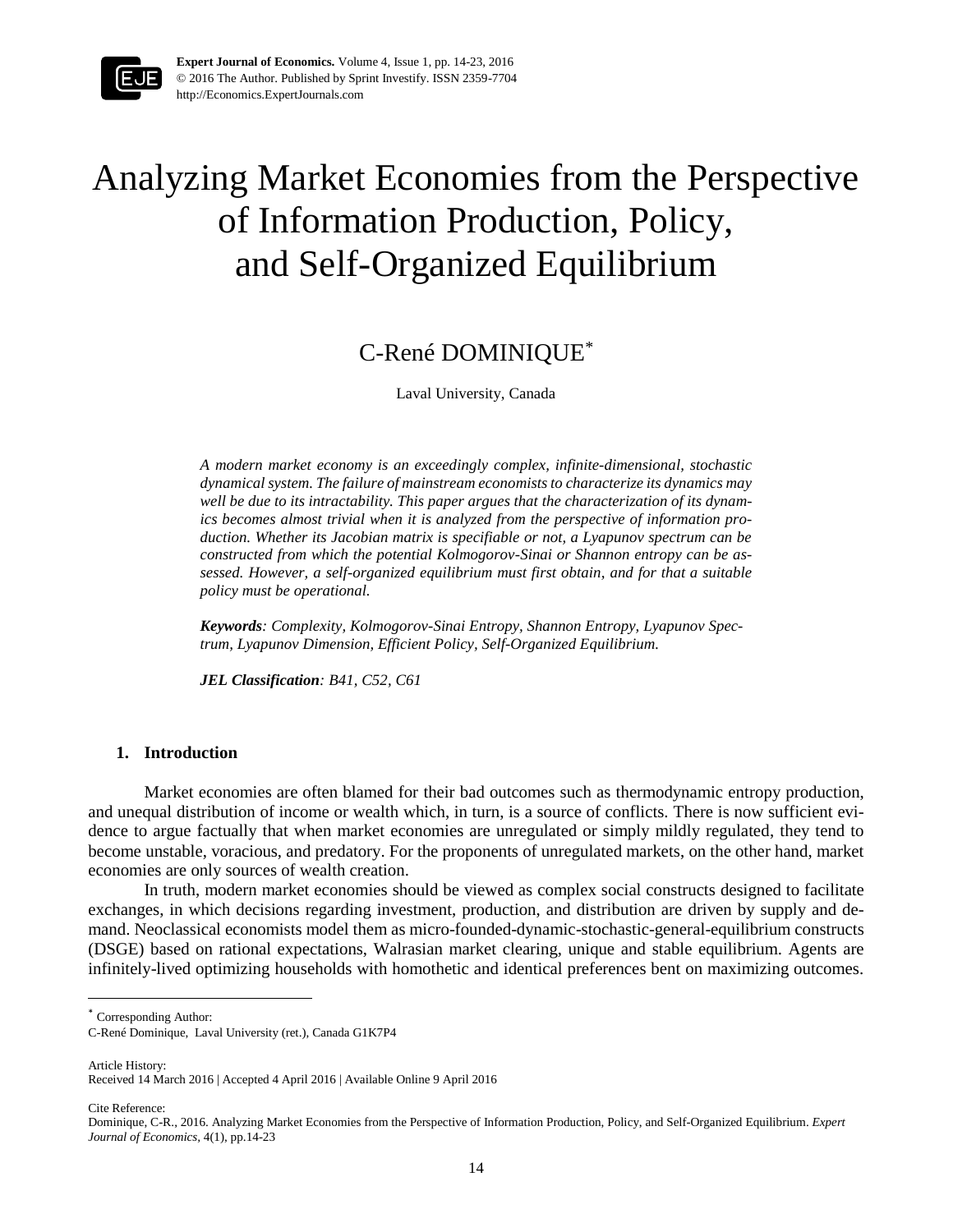Despite the persistent reminders from people such as Dani Rodrick and Paul Krugman (Rosenberg, 2016), DSGE (the latest vintage of macro-models) is a poor guide to decision-making. If the modeling effort of the International Monetary Fund or Federal Reserve Bank of New York is an indication of DSGE's ability to explain and predict, one must conclude that it cannot fulfill these promises. For, in the absence of shocks and changes in model's structure, one could perhaps predict next year's outcome more accurately using a ruler. The reason is that market economies are infinite-dimensional webs of interrelationships with multiple feedbacks and feedforwards in which agents operate according to their own schema or local and public knowledge, while learning and adapting to emergent characteristics; that is, a process with many more affinities with biological rather than chemical or thermosdynamical systems.

 The 'deep parameters' of DSGE, namely elasticity of substitution, preferences, resource limitations, etc. are so-called, because they are supposed to be invariant to policy changes. But the only things "deep" in the capitalist economy (imagined by Professor Lucas in his "critique") are the inherent modes of action constituting the law of motion, such as monotonic increasing preferences, the attraction to incentives, and the quest of safety in domination. In reality, the structure of the economic model consists of exchange ratios, rates, identities, fractions of preference assigned to endowments, etc., that are constantly varying in response to changes in preferences, endowments, and policies, while the aggregate flows are noisy and sampled at large intervals. Furthermore, market economies share many attributes with biological systems in the sense that they can grow or decay, making their outcomes non-stationary and therefore non-ergodic. Otherwise put, market economies are complex-adaptive systems which are in addition subject to risks and uncertainties. Hence they are unable to throw-out fundamental statements. Conventional mainstream modelling of a large modern market economy appears almost an intractable problem. Nonetheless, model builders of such complexity could draw valuable lessons from both the logistic map (see below) and classical mechanics. Imagine a box filled with n particles. Putting together the space (x  $\epsilon \mathcal{R}^3$ ) and momenta ( $p \in \mathbb{R}^3$ ) dimensions in one vector space called the phase space, X, which is a collection of all possible states x  $\epsilon$  X, forming an abstract mathematical space in  $\mathfrak{R}^{6n}$ . With a sufficiently regular Hamiltonian function, one can find a unique solution of the position and momentum of each particle. However, one must first face a strongly coupled system of  $10^{24}$  equations. The question that was subsequently raised was: If the system starts at a certain state  $(x_0, p_0)$ , will it eventually return to a state close to that initial conditions? According to Sarig (2008), solving such a large system did appear intractable until Henri Poincaré made it trivial by viewing the problem from a different perspective. That new perspective led Poincaré to the Recurrence Theorem.

It is worth repeating that market economies are multi-dimensional, dissipative and heavily interconnected systems. For every event that occurs anywhere within them, small effects and uncertainties multiply over time, cascading into unpredictability (Petersen, 1983; Frigg, 2004). Being infinite-dimensional, they requires an infinite set of independent numbers to specify an initial condition. Similar to the well-known problem of classical mechanics, described in note 1 below, modelling them may be made trivial if viewed from the perspective of information production. In this respect at least, theorists are not powerless. For, Farmer (1982) has shown that such a system can be approximated by a finite-dimensional iterated system. And being dissipative, it almost surely possesses a chaotic attractor of finite-dimensions. Instead of attempting to tract elusive parameters and aggregate flows, the perspective of information simplifies the task, for it only requires that the focus be mainly on chaotic and predictable behaviors.

 The main difference between predictable and chaotic behaviors is that predictable trajectories do not produce new information, whereas chaotic trajectories continuously do. That being the case, one can appeal to the notion of Kolmogorov-Sinai (or just metric) entropy as it provides a quantitative knowledge of how chaotic a dynamical system is. Moreover, chaotic attractors of finite dimensions have discrete spectra of Lyapunov characteristics exponents. These exponents provide a summary of local stability properties as well as the Lyapunov dimension of the attractor. Positive exponents measure the average exponential divergence of nearby trajectories, while negative exponents measure exponential convergence on the attractor; and together, they constitute the Lyapunov spectrum. We will make use of them, including the Kaplan-Yorke conjecture (1979a; 1979b) (which does not distinguish between infinite and finite-dimensional systems) to de-fang the infinite-dimensional dynamical market economy.

 In Part II, we use the quadratic map to first establish a *spectrum of behaviors* within which we think this class of growth models lives, and in which we think a market economy belongs, and where it can easily be analyzed from the perspective of information production. Generally, the market economy is a dynamic pricing construct that may be analyzed as a pair of objects  $(X, T)$  consisting of a complete metric space  $X$  (i.e. the set of all possible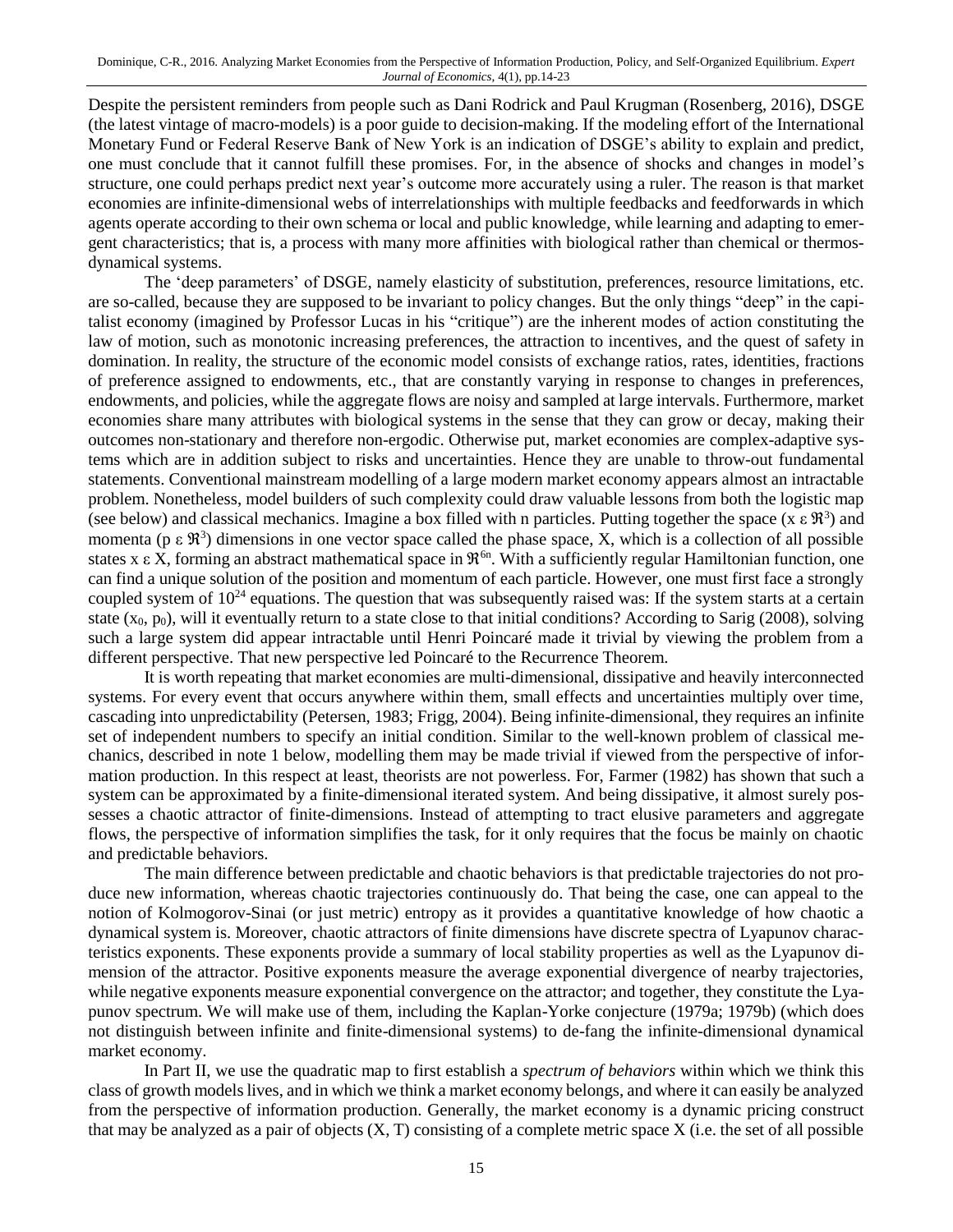states x of (X, T)) and a family T<sub>t</sub> of continuous mappings of the space X into itself with the property T<sub>t+τ</sub> = T<sub>t</sub> •  $T_{\tau}$ , where t,  $\tau \in T_{+}$ :  $T_0 = I$ .  $T_{+} \in \mathbb{R}_{+}$  or  $T_{+} \in \mathbb{Z}_{+} = \{0, 1, 2, ...\}$ . X is called the phase space  $\Lambda$ , whereas the family  $T_{+}$  is the evolutionary operator (a semi-group); the parameter t e  $\epsilon$  T<sub>+</sub> plays the role of time. If T<sub>+</sub>  $\epsilon$   $\chi$ <sub>+</sub>, the dynamic system is discrete. The law of motion indicates that if the system is at state x now, will it then evolve to state  $T(x)$ after  $\Delta$  t? {T<sup>n</sup> (x)}<sub>n ε z</sub> is a record of the time evolution of the system, and understanding the behavior of T<sup>n</sup> (x) as  $n \to \infty$  is the same as knowing the state of  $(X, T)$  in the future. The iterates of the map T are defined by induction. That is,  $T^0 := id$ ,  $T^n := T \circ T^{n-1}$ , and the aim of the theory is to describe the behavior of  $T^n$  (x) as  $n \to \infty$ . Since (X, T) is dissipative, it is not volume preserving and therefore does not preserve the Lebesgue measure.

Part III emphasizes the essential role of policy and stable equilibria. Part IV examines the role of selforganized equilibria in the assessment of the information produced by a chaotic system. Part V summarizes our findings.

#### **2. The Spectrum of Equilibria**

 The quadratic map is one-dimensional and it is non-hyperbolic. It nevertheless offers a gamut of valuable lessons in the form of a spectrum of behavior of growth models. Using symbols such as ∟to indicate "power on",

→ "imply", ∧ for "and", ∨ for "or", and ⇔ means 'equivalent to'. One can succinctly express equation (01) as:

 $X_{t+1} = f(x) = R X_t (1 - X_t);$  (1)

 $R \varepsilon$  β  $\varepsilon$  (0, 4]  $\perp$  X<sub>t</sub> Λ R  $\Leftrightarrow$  ω

 $X_t(1 - X_t)|X_t > 0 \land R > 1 \Leftrightarrow \pi;$ 

 $ω$  and  $π$  represent, respectively, the structure (or the Jacobian) and the policy set. Choosing the initial condition  $X_0$  determines the outcome of n discrete steps in the following way:  $X_1 = f(X_0) = f^1(X_0)$ :  $x_2 = f^2(X_0)$ : ...,  $f^n(X_0)$  $= f \circ f \circ ... \circ f (X_0)$  (n times), while  $\Re$  stands for the real line.

 One alternative is to use the Bernoulli shift map whose iterated dynamics can produce complicated motion as well. For example, let T:  $(0, 1) \rightarrow (0, 1)$ , T<sub>(x)</sub> := 2 X, mod 1, and the unit interval is divided in two segments at  $X = \frac{1}{2}$ . Assume now that the unit interval is filled with a uniform distribution of points. We can decompose the action of the shift map into 2 steps: i) the map stretches the distribution by 2 which in turn leads to divergence of nearby trajectories, and ii) cuts the line segment in the middle as per the modulo action mod 1, which leads to bounded motion on the unit interval. Thus the Bernoulli shift is an example of a nonlinear stretch-and-cut strategy to generate deterministic chaos in a closed dynamical system. Suppose now that points can leave the unit interval and escape to infinity, then the total number of points filling the unit interval is no longer conserved. We would have then an open system. We will deal mainly with open systems in what follows, but for now we return to the quadratic map, which in some respects is more suitable for the present purpose; furthermore, most of the concepts developed therein carry over to higher-dimensions.

 Table 1 then displays the changes in the spectrum of equilibria as R in (1) is varied. As it can be seen, as the value of R is increased, the spectrum displays various modes that can be expected, depending of course on the structure of the process. For example, there is  $\omega_{\text{L}}$  at  $(1 < R < 3)$  for which *all equilibria are stable sinks*;  $\omega_{\text{2c}}$  (3 < R  $\leq$  3.57) would produce *stable cycles-2*;  $\omega_{Dc}$  (R = 3.57) would give some form of *deterministic chaos*;  $\omega_{Hc}$  (3.57 < R  $<$  3.82) is for *high-dimensional chaos*;  $\omega_{3c}$  is for *cycles-3*; and  $\omega_{1c}$  is for *low-dimensional chaos*. In this study high and low dimensional chaos are distinguished only by the geometry of the attractor as measured by the Hausdorff dimension. With regard to modern markets, because of wild and irregular gyrations of output and feedbacks, one can safely rule out  $\omega_{\rm L}$ ,  $\omega_{\rm 2c}$ , and  $\omega_{\rm 3c}$ . Another reason for discarding them is that they do not produce new information. We will assume that the structure of the market economy is either  $\omega_{\text{Hc}}$  or  $\omega_{\text{Lc}}$ .

Los (2000) has computed the third iterate of the quadratic map and he next ruled out negative and complex R values, but at R = 3.832, in the middle of the so-called Li and Yorke interval, he found a cycle  $3 \times 2^k$  (k = 1). Los does not say whether or not the unstable equilibria were about to bifurcate, but he noticed 3 distinct periods, and therefore all other periods become possible. However, for the present purpose, it is worth underlining that the Lyapunov exponents in that interval are negative in steady states. We ruled out  $\omega_{3c}$  because no actual markets with these characteristics have been observed, but just before that interval i. e., at  $R = 3.82$ , Los found 2 stable equilibria at  $x^* = 0.154$  and  $x^* = 0.958$  in the midst of high dimensional chaos. It goes without saying that if these equilibria were unstable instead, an appropriate policy (see next section) could elicit a phase change, which in turn could lead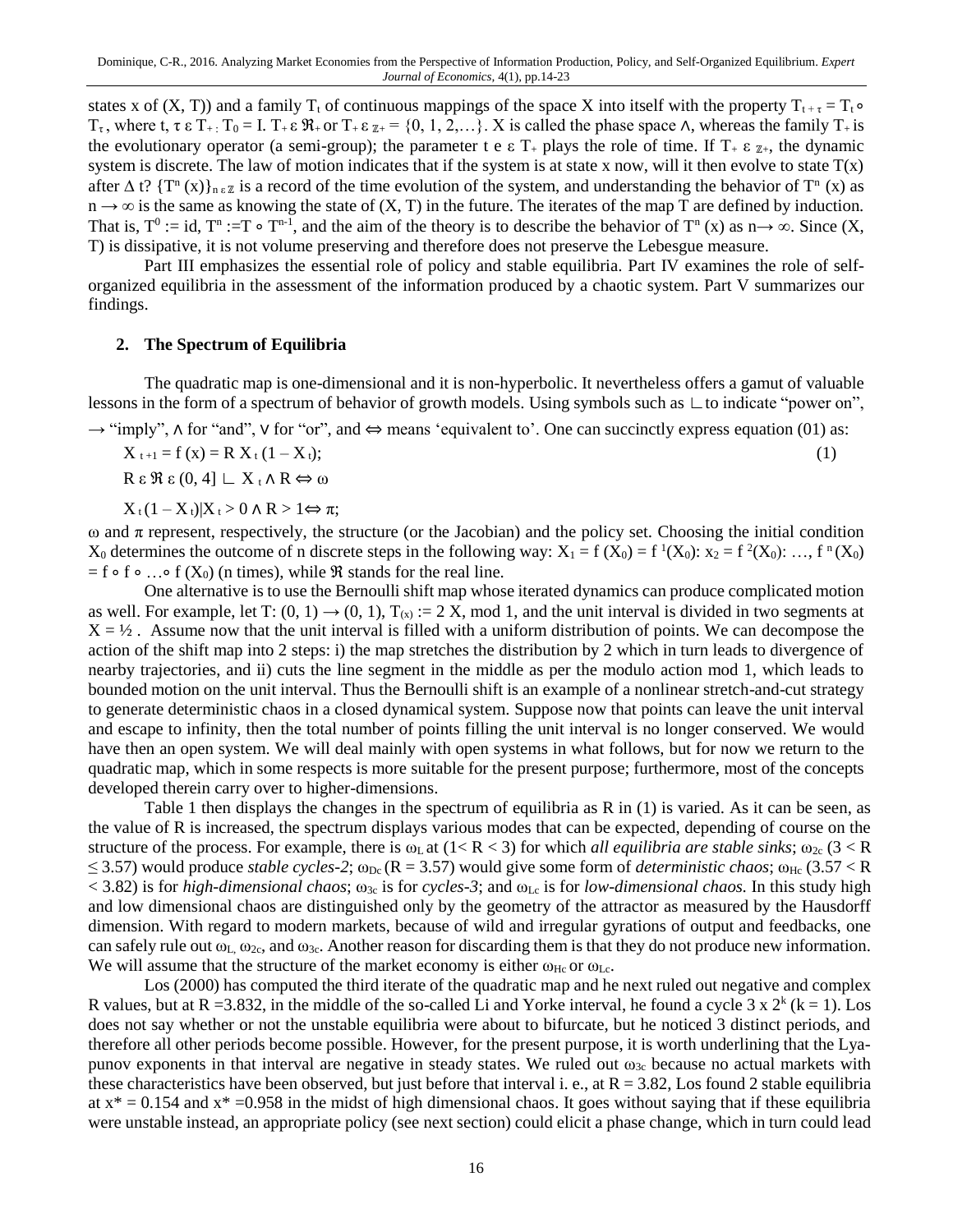to a locally stable self-organized equilibrium. We will return to the concept of self-organized equilibrium in Part IV.

#### **2.1.A Model of the Market Economy**

If 'complexity' implies diversity and arises from a multitude of connections between a wide variability of elements, it is then safe to say that the complexity of market economies is observable daily and is ubiquitous in aggregate data (Cohen and Stewart, 1994). Our contention is that being dissipative dynamical systems, their phase spaces (Γ) therefore contain invariant sets or attractors. Thus, valid or invalid assumptions notwithstanding, casual observations show that a market economy belongs to the class of models given by:

$$
dX/dt = F_{(\pi)\omega}(x(t))
$$
  
\n
$$
\Lambda_{\Pi} \Lambda_{\omega} (\pi \mathcal{L}(\omega \wedge x(t_0) = x_0) \wedge \omega \epsilon \mathfrak{R}^m \rightarrow dim X \wedge \pi \rightarrow \omega;
$$
\n(2)

 $\varphi : \pi_i \sqsubset \omega_{ik} | j, k \varepsilon q < m.$ 

That is, for  $\pi$  and  $\omega$ , where  $\pi$  has power over  $\omega$  and  $x_0$ ;  $\omega$  determines the dimension of X, and  $\pi$  is not  $\omega$ . In other words, *ω is the structure of the model* or a vast networks of connections with nodes in the phase space  $\land$ , and π is a policy space in which ω is embedded.  $\varphi$  is a reflexive "onto" map or a veto power either on ω, (i. e., capable of eliminating a few degrees of freedom) or capable of resetting  $x_0$  in an attempt to put the system in a stable sub-space  $E<sup>s</sup>$  (see below).

| гале 1. Единита ина ЕСЕѕ иѕ а г ансион орхин те Quaaranc тар. |                                                |                        |  |
|---------------------------------------------------------------|------------------------------------------------|------------------------|--|
| Value of $R^{(1)}$                                            | Equilibria $x^*$                               | Lyapunov coefficient λ |  |
| $0 \leq R \geq 1$                                             | no solution                                    | Violation of $\pi$     |  |
| $1 < R \leq 3$                                                | linearity                                      | < 0                    |  |
|                                                               |                                                |                        |  |
| $3 < R \leq 3.57$                                             | Period $2^k$ , { $k = 0, 1, 2$ }               | < 0                    |  |
|                                                               |                                                |                        |  |
| $R = 3.57$                                                    | Periodic & aperiodic                           |                        |  |
|                                                               | cycles                                         | $= 0$                  |  |
| 3.57 < R < 3.82                                               | Stability & instability                        | $\lessgtr 0$           |  |
|                                                               |                                                |                        |  |
| $3.8284 \le R$ 3.8414 <sup>(2)</sup>                          | $\overline{P}$ - 3 <sup>k</sup> {k = 0, 1, 2,} | $\lessgtr 0$           |  |
|                                                               |                                                |                        |  |
| $3.8414 < R \leq 4$                                           | Low dim chaotic                                | > 0                    |  |
|                                                               |                                                |                        |  |

*Table 1. Equilibria and LCEs as a Function of R in the Quadratic map.*

(1Ac) counting for instrument noise. (2) Computed by Medio (1992).

First, suppose that *ω is known explicitly*, then its Jacobian is also known. That is,

 $J(t) = \partial T_i / \partial X_i$ , i ε m, (3)

where T<sub>i</sub> is the mapping in note 2, the ij<sup>th</sup> elements of the matrix J<sub>ij</sub> = ∂X<sub>i</sub> (t)/∂X<sub>i</sub>, where X<sub>i</sub> (t) is the ij<sup>th</sup> component of the state vector at time t, and J (t) is the observed square determinant (as it takes 2 for a connection) describing the overall contraction of the phase space volume, while its eigenvalues describe the divergence and convergence of trajectories. We first suppose that the square matrix J (t) has k distinct eigenvalues with negative real parts, h eigenvalues with positive real parts, and  $g = (m - k - h)$  eigenvalues with zero real parts.

The attractor  $\Pi$  of J (t) in this case is non-hyperbolic. However, a center manifold will not add anything to our discussion even though non-hyperbolic attractors are more common in the real world. For simplicity of exposition, we suppose that the attractor of (2) is hyperbolic, and that all equilibria are translated to point **0** located at the origin. In the case in which of an attractor of (2) is hyperbolic, there exist a stable subspace  $E^s$  of dim k  $\vee$ unstable sub-subspace  $E^u$  of dim (m –k).  $E^s$  span (v<sub>1</sub>, v<sub>2</sub>, …, v<sub>k</sub>)  $\wedge$   $E^u$  span (v<sub>k+1</sub>, …, v<sub>m</sub>) such that  $E^s \oplus E^u = \mathbb{R}^m$ . We then have a differentiable manifold  $UU^s$  tangent to  $E^s$  at  $0 \wedge U^u$  tangent to  $E^u$  at  $0$ . Then  $\forall t \geq 0$ , the flow  $\varphi_t(U^s)$  $\mathbf{U}^s$ ,  $\forall x_0 \in \mathbf{U}^s$  |  $\lim_{\Delta x \to \infty} \mathbf{X}_0 = \mathbf{0}$ . Similarly,  $\forall t \leq 0$ ,  $\varphi_t(\mathbf{U}^u) \subset \mathbf{U}^u$ ,  $\forall x_0 \in \mathbf{U}^u$  |  $\lim_{\Delta x \to \infty} t \to -\infty$ ,  $\varphi_t(x_0) = \mathbf{0}$ , where as before,  $x_0$  stands for initial conditions. If J (t) has pure imaginary eigenvalues in the form of  $\sigma_i = a_i + ib_i$ , then the generalized eigenvectors are  $w_i = u_i + iv_i$ .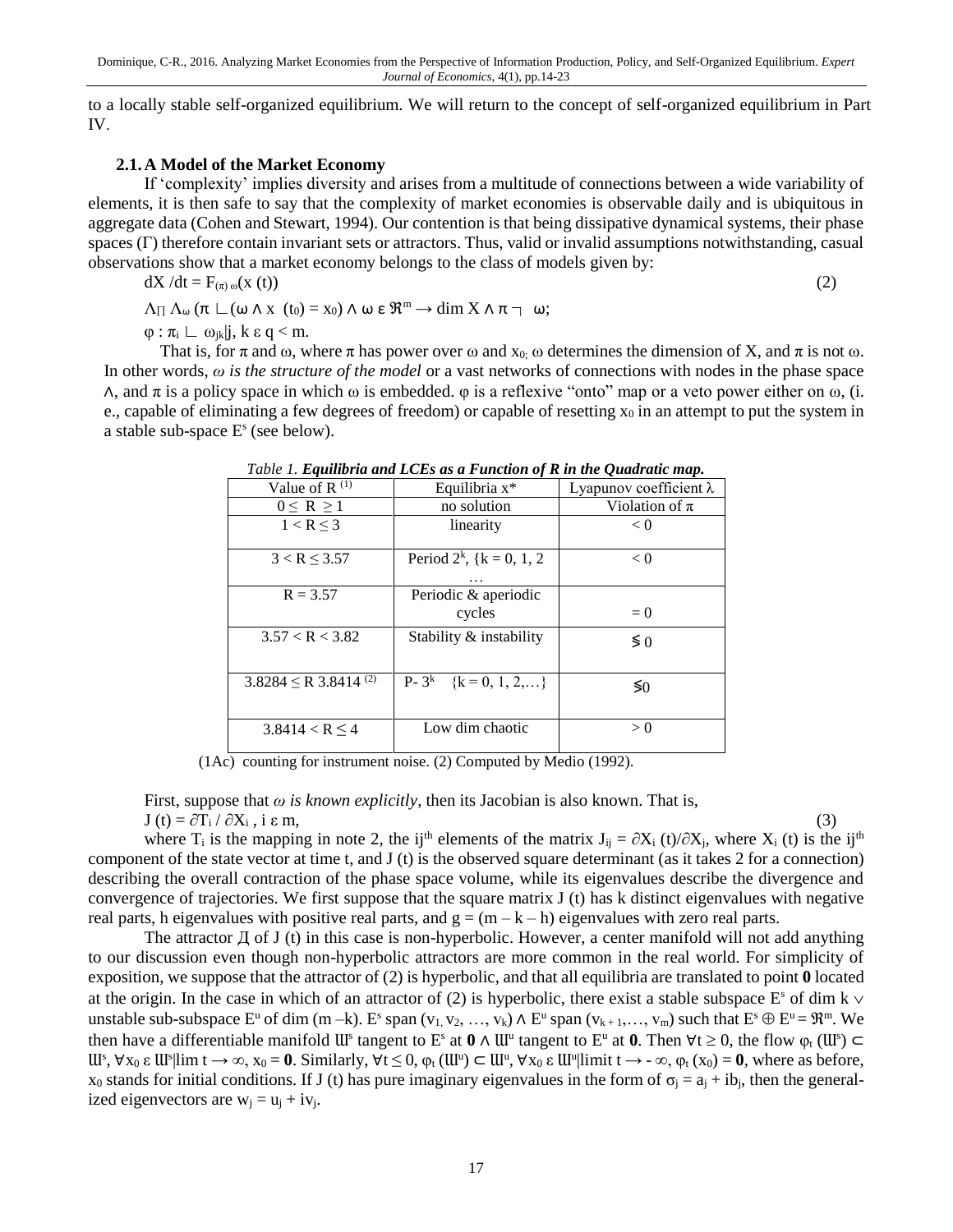If J (t) has pure imaginary eigenvalues in the form of  $\sigma_i = a_i + ib_i$ , then the generalized eigenvectors are w<sub>i</sub>  $=$   $u_j$  + iv<sub>i</sub>. We will not spend much time on negative eigenvectors except to repeat that if the dominant eigenvector is negative, then no new information could be had since it would be known in advance that the flow would end up in the stable manifold (UI<sup>s</sup>); perhaps that is the reason why Kolmogorov initially thought that deterministic systems did not provide information (Sinai, 1959).

# **3. Measuring the Metric Entropy and the Level of Chaoticity**

The Kolmogorov-Sinai entropy (KS) notion is examined relative to another notion called partition (Kolmogorov, 1958). A partition  $\gamma = {\gamma_i | i = 1, 2, ..., n}$  of X is a collection of non-empty, non-intersecting sets that can

cover X. That is,  $\gamma_i \cap \gamma_j = \leq \forall i \neq j$  and  $X = \bigcup_i^n \gamma_i$ . Thus, if  $\gamma$  is a partition, so is  $T_t^{-1} \gamma := \{T^{-1} \gamma | i \in n\}$ .

Given the partition  $\gamma$  in a dynamical system, let

 $H_n(\gamma T) := (1/n) (\gamma V T^{-1} \gamma V, ..., T^{n+1} \gamma).$  (4)

In the limit H ( $\gamma$  T) := lim  $_{n \to \infty}$  (H<sub>n</sub>,T) exists. Then the KS entropy is defined (Frigg, 2004; Petersen, 1983; Kolmogorov, 1958; Shannon, 1949) as:

 $S_{KS} := \sup_{\gamma} \{H(\gamma, T)\}$  (5)

The KS entropy is linked to the Shannon entropy H (P). In the latter, it is assumed that there exists a source that is producing discrete messages and a receiver. Let a complete messages be  $M = \{m_1, m_2, ..., m_n\}$  and its probability distribution be  $P = \{p_1, p_2, \dots, p_n\}$ , where  $p_i > 0$  and  $\sum p_i = 1$ . Then the discrete Shannon entropy is:

 $H(P) := -\sum p_i \log_2 (p_i)$  (6)

Thus  $H_n(\gamma, T)$  measures the average amount of information produced by the system per step over the first n-steps relative to the coding γ. A positive KS entropy indicates that the system is unpredictable. To make this clearer, let us emphasize that the KS entropy measures the amount of information contained in an individual object (say a string) x by the size of the smallest program that generates it. It naturally characterizes a probability distribution over all possible binary strings M.

The Shannon entropy  $(H (P))$  of a random variable X, on the other hand, is a measure of the average uncertainty. That is, the smallest number of bits required to describe x (the output of  $X$ ) when the receiver comes to know the probability distribution. In the context of communication theory, it amounts to the minimum number of bits that is required to transmit x. Hence, it would seem that KS entropy and Shannon entropy H (P) are conceptually different concepts. The former is based on the length of programs, while the latter is based on probability distributions. Yet, for any distribution computable by a Turing machine, the total value of KS entropy is equal to  $H(P)$  up to a constant term M as shown below.

To recapitulate, we suppose a set of independent messages (M) and probability distributions (P). The receiver receives m<sub>i</sub> and he gets  $log_2(1/p_i)$  of information. For M independent messages, he or she receives a total of information I, given by:

 $I = \sum_{i=1}^{m} (M p_i) \log_2 (1/p_i)$  (7)

Then, the average information he gets per individual messages is:

$$
\langle I \rangle := (1/M) \sum (M \, p_i) \log_2 \left( 1/p_i \right) \tag{8}
$$

$$
=\sum p_i \log_2{(1/p_i)}.
$$

According to Shannon, given a probability distribution P, its entropy is:  $H(P) := \sum p_i \log_2 (1/p_i)$  (9)

Therefore,  $H(P) = \langle I \rangle$ , implying that the entropy of P is just the expected value of the information given

by P. If the Shannon entropy is equivalent to the potential information gained once the experimenter learns the outcome of the experiment, t*hen, the more entropy a system has, the more information one can potentially gained once one knows the outcome of that experiment or is able to apprehend its probability distribution.* Another way of seeing H (P) is that it is a way to quantify the potential reduction of one's uncertainty once one has learnt the outcome of a probabilistic process.

The KS entropy is also linked to the Lyapunov characteristic exponents (LCE) via the concept of exponential divergence. The LCEs measure the mean exponential divergence or convergence of solutions originating near x. Positive ones indicate that solutions diverge exponentially on the average and in some directions. One can then appeal to Persin's Theorem (1977) (see also Eckman and Ruelle (1985)) which asserts that under certain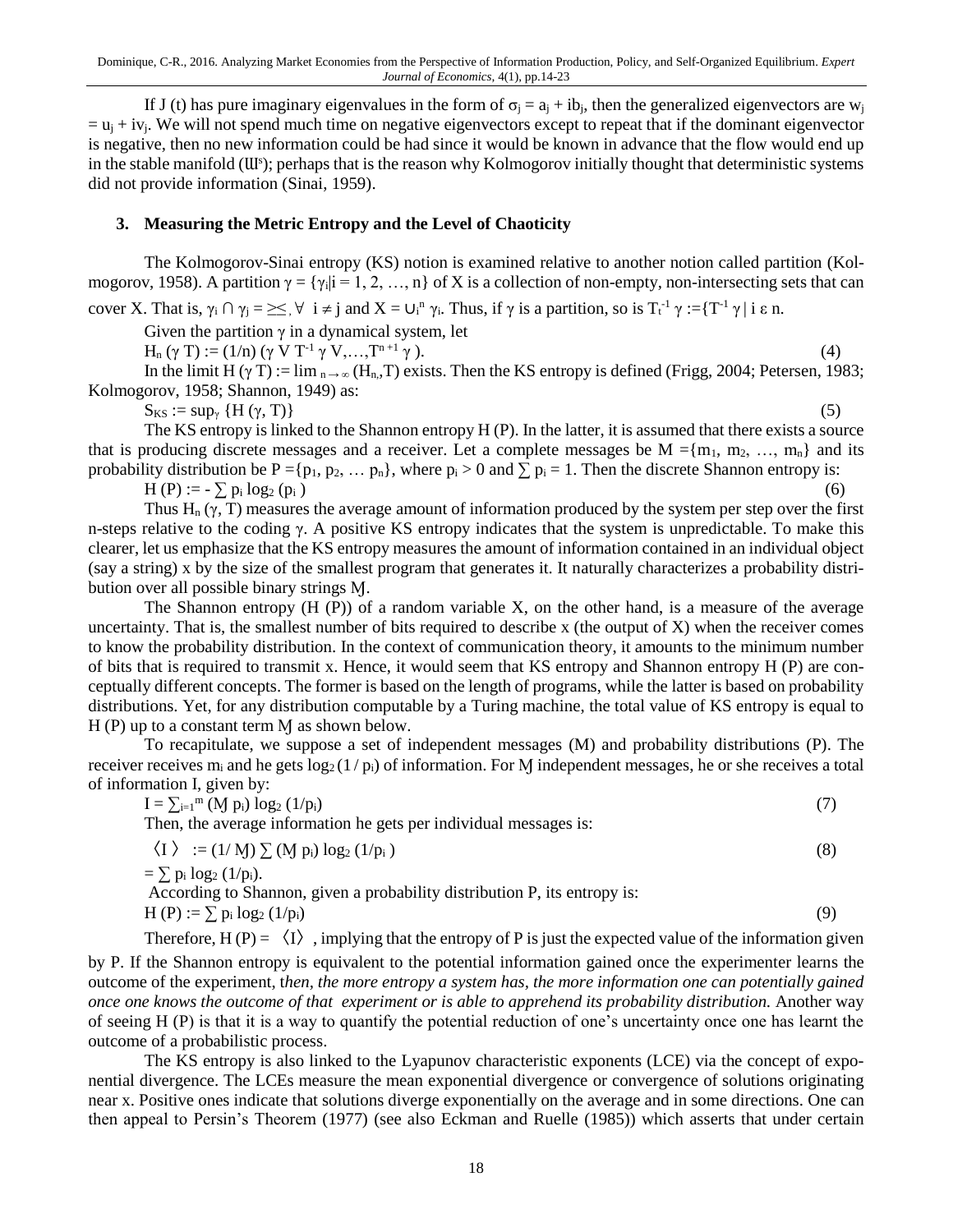assumptions the sum of the positive LCEs is a measure of the KS entropy. If the system is chaotic then at least one of the LCE is positive. In addition, it may have dense orbits and sensitive dependence on initial conditions (SDIC), which is a critical hallmark of chaos. In fact, we consider the presence of SDIC as the main distinction between high and low-dimensional chaos in this study. For, whenever SDIC is present, the positivity of these exponents increases. Given their crucial role in the determination of chaotic behavior, a brief review their derivation might further increase understanding.

Suppose that initially we have two trajectories separated by a small distance  $d_0$  on the unstable manifold. The trajectories will diverge at time t later by a distance  $d_t$ . The rate of separation of the two trajectories is measured by the Lyapunov exponents ( $\lambda$ ) as  $|d_t| \approx e^{\lambda t} |d_0|$ . In statistical mechanics, one is mainly interested in limits as t goes to infinity. Here the final separation of the two trajectories depends on  $\lambda$ . We may then define the maximum  $\lambda$  as the normal exponent in the limit. The reason is that a chaotic trajectory will automatically follow its maximum expanding direction. That is,

 $\lambda := \lim_{t \to \infty} \lim_{d \to 0} (1/t) \ln |d_t / d_0|$  (10) →

there are m such exponents and whenever one is positive we know that we are in a chaotic regime.

#### **3.1. The Lyapunov Spectrum**

 Focusing on prediction errors observed in economic forecasts made by institutions such as the Federal Reserve Bank of New York, on can safely infer the complexity of economics. From the above discussion, it is supposed that the Jacobian of (2) is known and that its attractor is hyperbolic. Consequently, there are k negative LCEs and h positive ones, and the so-called *Lyapunov spectrum* can be set up as:

 $\{\lambda^+_{1h}, \lambda^+_{2h}, \lambda^-, ..., \lambda^+_{hh}, \lambda^-_{1k}, \lambda^-_{1k}, \lambda^-_{2k}, \lambda^-_{2k}, ..., \lambda^-_{kk}\}.$ 

Then from the Persin's Theorem, the *metric entropy* of the attractor is:

 $E_n (\Pi) := \Sigma_1^h \lambda^+$ hi  $(11)$ 

that is, the metric or the KS entropy is just the sum of the positive LCEs or the average information generated by system (2).

The Kaplan-Yorke conjecture states that for an m-dimensional system, the index  $(D_{KY})$  may be computed from the Lyapunov spectrum. In other words, *the information dimension* is the *Lyapunov dimension* as measured by the  $D_{KY}$  index:

 $D_{KY} := (\text{the order of } \lambda_{hh}^+) + (\Sigma_{ih} \lambda_{ih}) / |\lambda^{-1}|$  $_{1k}$  (12)

where by 'the order of' it is meant the cardinal of the order of the least positive LCE in the spectrum.

It is worthwhile to recall here that it's all started with a conjecture by Kolmogorov to the effect that only stochastic systems produce information. However, it was also found later that several deterministic systems had positive Kolmogorov-Sinai entropy (KS). This is probably due to Yakov Sinai who, inspired by Kolmogorov and Shannon, was the first to come up with the mathematical foundation for quantifying the complexity of a dynamical system. Nowadays, it is widely accepted that the Kolmogorov-Sinai entropy is the basic tool used to capture the property of both stochastic and deterministic systems to produce information as the KS entropy measures the highest average information received from the present state of a dynamic system endowed with a coding, given its past states (that is, information that has already been received). Hence, the KS entropy measures the unpredictability of a dynamic system, a concept that is in harmony with the Shannon entropy where the next sequence is equivalent to new information

Suppose now that *ω is unknown*. According to Farmer, an infinite-dimensional system can be approximated by a finite-dimensional one. And simulation carried out by Farmer has effectively shown that the metric entropy does not vary much beyond a 20-D attractor. However, even a changing, finite-dimensional system may prove to be intractable. Economists can avoid such torment of trying to construct ω by appealing to Takens (1981; Mané, 1980; Liu, 2009; Medio, 1992) who have asserted that *in lieu* of an attempt to determine ω, a pseudo phase space can be constructed from observed data such as a time series. Obviously, a measured time series is only a scalar measurement from one variable which is not a trajectory. This difference is resolved by the delay coordinate embedding technique proposed by Takens. For if the dynamical system and the measured variable are generic, then the delay coordinate map from a smooth compact manifold of dimension, say, M to  $\mathfrak{R}^m$  is a diffeomorphism on M. Therefore, under fairly general conditions, the unknown dynamical system can be reconstructed from the time series. After all, we have learned since Henri Poincaré that exact solutions are not necessary to understand and to analyze non-linear dynamical processes. Instead, the emphasis should be on describing the geometrical and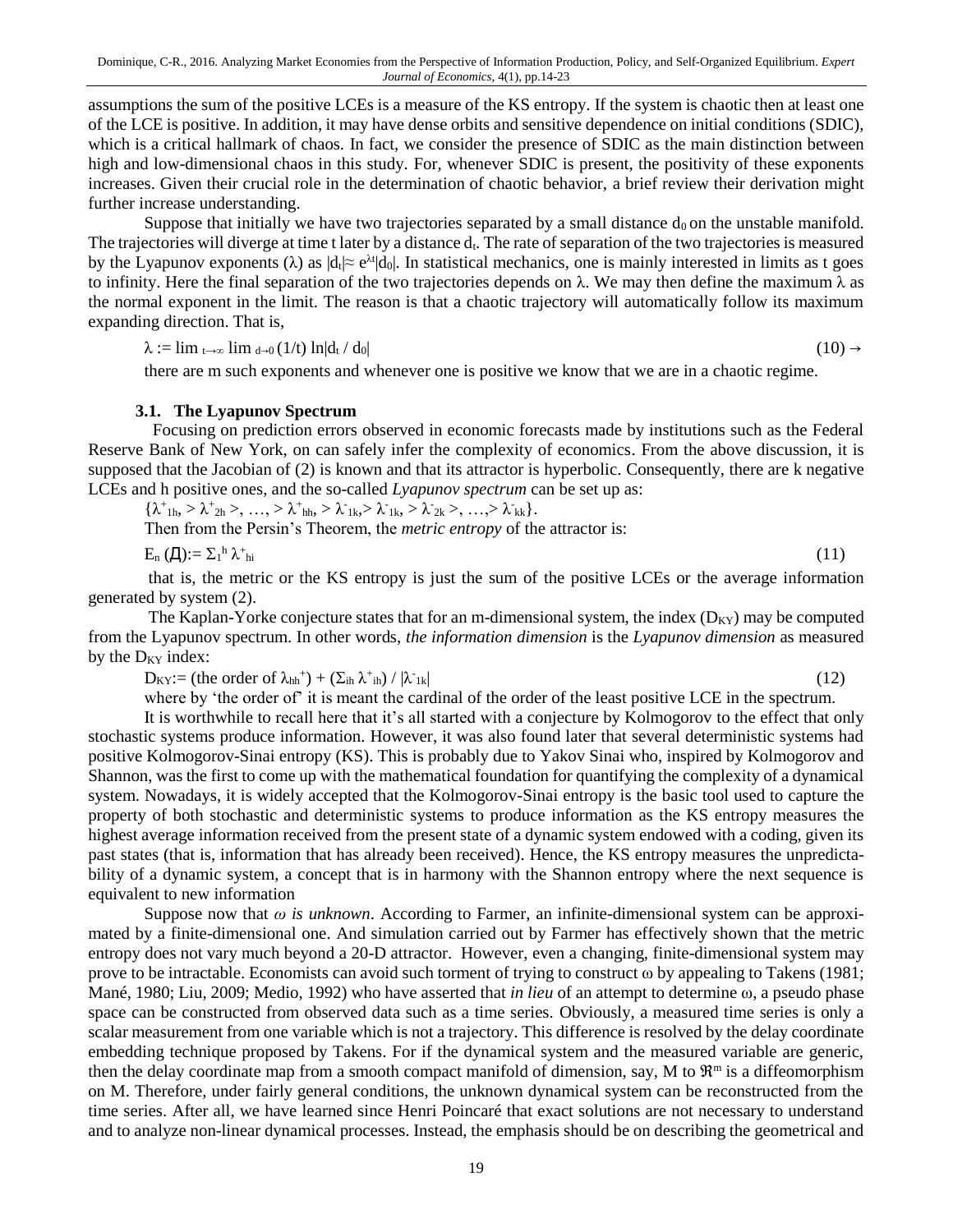topological structure of ensemble of solutions, and the structural elements of a non-linear process are attractors, subspaces, and the types of behavior.

If the structure of the market economy cannot be specified due to excessive complexity and high dimensionality, economists should focus on proven techniques used in other disciplines to recover information of an unknown model through the observations of one of its output. Thus, two theorems (see Takens, 1981; Mané, 1980) provide the link between the true model and the dynamics of the model reconstructed from observed data. This is straightforward when the unknown model is dissipative, because one can be assured that the process converges on an attractor. Even though the true system might be infinite-dimensional, the resulting attractor may be low-dimensional. If the reconstructed attractor exhibits chaoticity, one can be sure that the unknown attractor is non-linearly deterministic and that its behavior is also unpredictable. If it is, then it produces information that can now be computed by following the procedure outlined in Part III.

The reconstruction process begins with a univariate time series such as:

Z (t), Z (t + τ), Z (t + 2τ), …, Z (t +  $(n-1)\tau$ ),

where  $\tau$  is the time delay. Medio observes that under mild conditions, it can be shown that the dynamics of the reconstructed phase space have the same asymptotic properties as those of the unknown attractor for almost any choice of  $\tau$ , provided that the length of the univariate series is long enough and that the sampling period is short.

*The Takens' method*. Takens' Theorem asserts that if n is large enough compared with the dimension of the attractor, then the n-dimensional image of the reconstructed attractor provides a close topological picture of the unknown one. The question now is how large should n be? Both Takens and Mané suggest a condition on the size of n that is sufficient to produce a good projection; that is, if m is the dimension of the unknown attractor, then  $n \ge 2$  m + 1. Obviously, this is helpful if m is known and finite; anyhow, the reader is referred to these two sources for more details on that method.

Knowing that economic time series are seriously contaminated with noise, Medio recommends filtering before using the Takens' method in order to extract meaningful information. In sum, a good use of that method requires a long time series, short sampling period, proper window length, and filtering.

*The Caterpillar-SSA method*. According to Medio, Takens' method is very sensitive to noise. He recommends the *Caterpillar-singular spectrum analysis* (SSA hereafter) which gives a more accurate picture of the attractor, principally when the signal to noise ratio is low.

The SSA method is a powerful method of time series analysis developed independently in St-Petersburg (Russia) under the name 'Caterpillar' and in the US-UK under the name SSA. It is a model-free method that consists of the transformation of a one-dimensional series into a multi-dimensional series by one parameter translation procedure, singular value decomposition, and reconstruction of the series according to its principal components. It can analyze short and long series, stationary and nonstationary, almost deterministic and noisy series, and it can detect chaos. This is not the place for a detailed description of the method. The interested reader is referred to Golyandina and Zhigljavsky, (2005), (2013), Danilov and Zhigljavsky, (1984). It suffices here to emphasize the fact that the SSA method is widely and successfully used in many other disciplines. Once the attractor is reconstructed, formulae (11) and (12) can again be used; even though  $\omega$  is not known explicitly. We would then have a situation similar to a case in cosmology. That is, by observing the angular velocity of visible masses around a galactic center, cosmologists can infer the presence of a black hole at the center of masses even though the black hole itself cannot be observed.

# **4. Self-Organized Equilibria**

Neo-Keynesian economists such as Paul Krugman are firmly attached to the notion of equilibrium. For Krugman, there is no alternative to "maximization" and "equilibrium". We do not think that maximization is compelling, but there is no doubt that equilibrium is of central importance in the present context. It is well-known that flipping a fair coin once provides us with one bit of information per throw, but the information may not be accessible unless the outcome is actually observed. In the present set-up, the potential average information produced by system (2) is observable and accessible only if a self-organized equilibrium obtains. The law of physics says that information cannot be destroyed. Hence, on a chaotic attractor, information can only be dissipated on the unstable manifold (see note 3), while the true probability distribution remains unknown. Our central objective in this paper is to learn how to conserve the information produced by system (2). The only way to achieve this is to call on an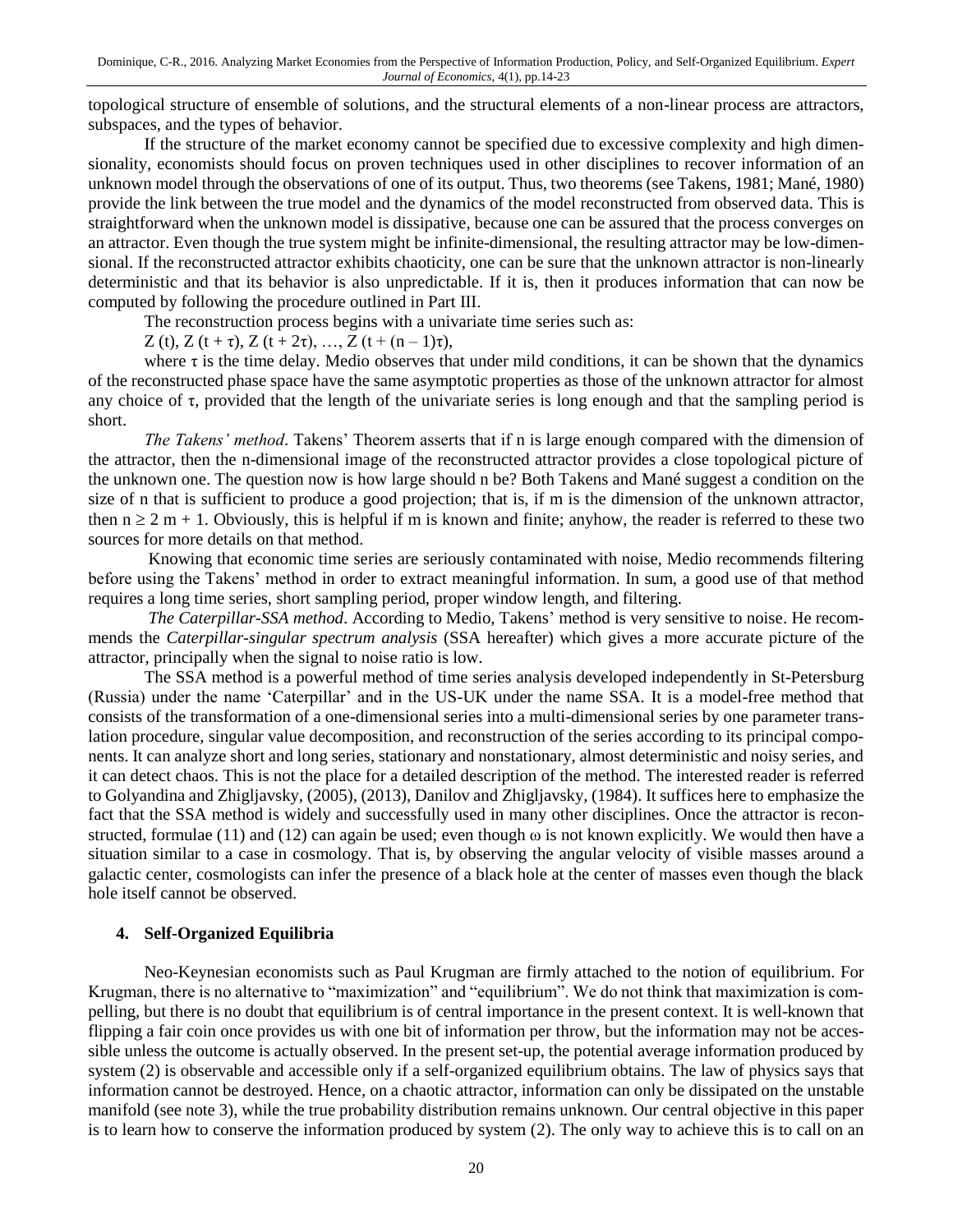appropriate policy that would induce a change in decision-making (the equivalent of a phase shift in physical systems). Put differently, a change in decision-making acting on ω would hopefully create a stable subspace of a self-organized equilibrium nearby.

The reason for this is motivated by the lesson of the quadratic map. Los' analysis reveals that a phase shift of 180 degrees always preceded a bifurcation. For example, as R increases from 3, a phase shift occurs at  $R = 3.44$ followed by the first bifurcation at  $R = 3.50$ . Another phase shift occurs at  $R = 3.54$  followed by the second bifurcation, and so on until  $R = 3.57$ . If the same phenomenon occurs in mathematical, chemical, cosmological, and biological systems, why not in social dynamical system? This lends support to the belief that in social dynamical system, a phase shift may well be the equivalent of a change in decision-making due to an efficient policy. It is worth repeating that we are assuming that a policy that inspires confidence will lead to changes in decisionmaking which in turn may lead to a change in the structure  $(\omega)$ . As shown above, at R =3.82, the process, on its own, alternates between stability and chaos. If a market were to show such intermittency, it would be safe to simply assume that economic agents would respond to a change in policy or a phase change leading to a self-organized equilibrium, where equation (11) can then be evaluated.

Self-organization is usually defined in various ways. One definition refers to the spontaneous order that arises out of local interactions between smaller parts. Another claims it arises out of random fluctuations that are subsequently amplified by positive feedbacks. In Prigogine and Stangers (1984), Nicholis and Prigogine, (1977), Hazy and Ashley, (2004), it is defined as some sort of order far from equilibrium. In chaos theory, self-organization is discussed in terms of islands of stability within a sea of chaos. In this paper we will adhere to the definition of von Foerster who defines it as the case where random fluctuations (but also a change in policy) increase the chance that a chaotic system may fall into the basin of a stable equilibrium arising out of a phase shift (Ashley, 1947; Mitchell *et al*., 1994).

In nature, self-organization is ubiquitous. It is regularly observed in physical, chemical, biological, and cognitive systems. It is also observed in ecology, neural networks as well as in social and mathematical systems. It obviously exists in cosmology judging by the apparent stability of our solar system; a stability that has lasted long enough to allow for the presence of conscious beings on planet earth.

It is of course legitimate to ask whether or not self-organization arises in market economies. It must be first recalled that economic agents can learn and adapt. The economy itself is a path-dependent system. Los' analysis among others clearly shows that following a phase shift of 180°, previously stable equilibria become unstable while the resulting bifurcation reestablishes stability. We have argued that in a social dynamical system such a market economy, the equivalent of a phase shift is a change in decision-making (preceded by the observation of instability and followed by a change in policy that strengthens the confidence of agents in the immediate present and the near future). I do not have a definition of such a policy, but whatever it may be, it must be a policy that instills sufficient confidence to elicit a positive attitude on the part of economic agents.

The importance of striving for a stable outcome cannot be over emphasized. It is a *sine qua non* condition for the actual assessment of the average information produced by the market economy. Because, the average information rate, i.e., the entropy, enriches the collectivity through abundance and high productivity that in turn drives the growth of the economy.

# **5. Concluding Remarks**

This paper argues that while market economies are often decried for their undesirable outcomes, besides producing goods and service, they have another beneficial side, i. e., they produce information. Modern market economies are very complex infinite-dimensional systems. Economists have built a plethora of models in an attempt to capture their dynamics. Yet the performance of these models leaves much to be desired. The alternative is to approach the problem from a different perspective. That is, from the perspective of information production.

To export our main argument we first draw on the quadratic map to establish a spectrum of equilibria of albeit dissipative dynamic systems as the set  $\omega = {\omega_L, \omega_{2c}, \omega_{Dc}, \omega_{Hc}, \omega_{3c}, \omega_{Lc}}$ . We next concluded that  $\omega_L$  (that yields linear time invariant models),  $\omega_{2c}$  and  $\omega_{3c}$  (that produce period-doubling cascades) can be safely be ruled out either from observations of real markets or due to their inability to produce new information. The structure of a modern market economy most likely falls either within the intervals of high-dimensional or low-dimensional chaos. Therefore, they produce information.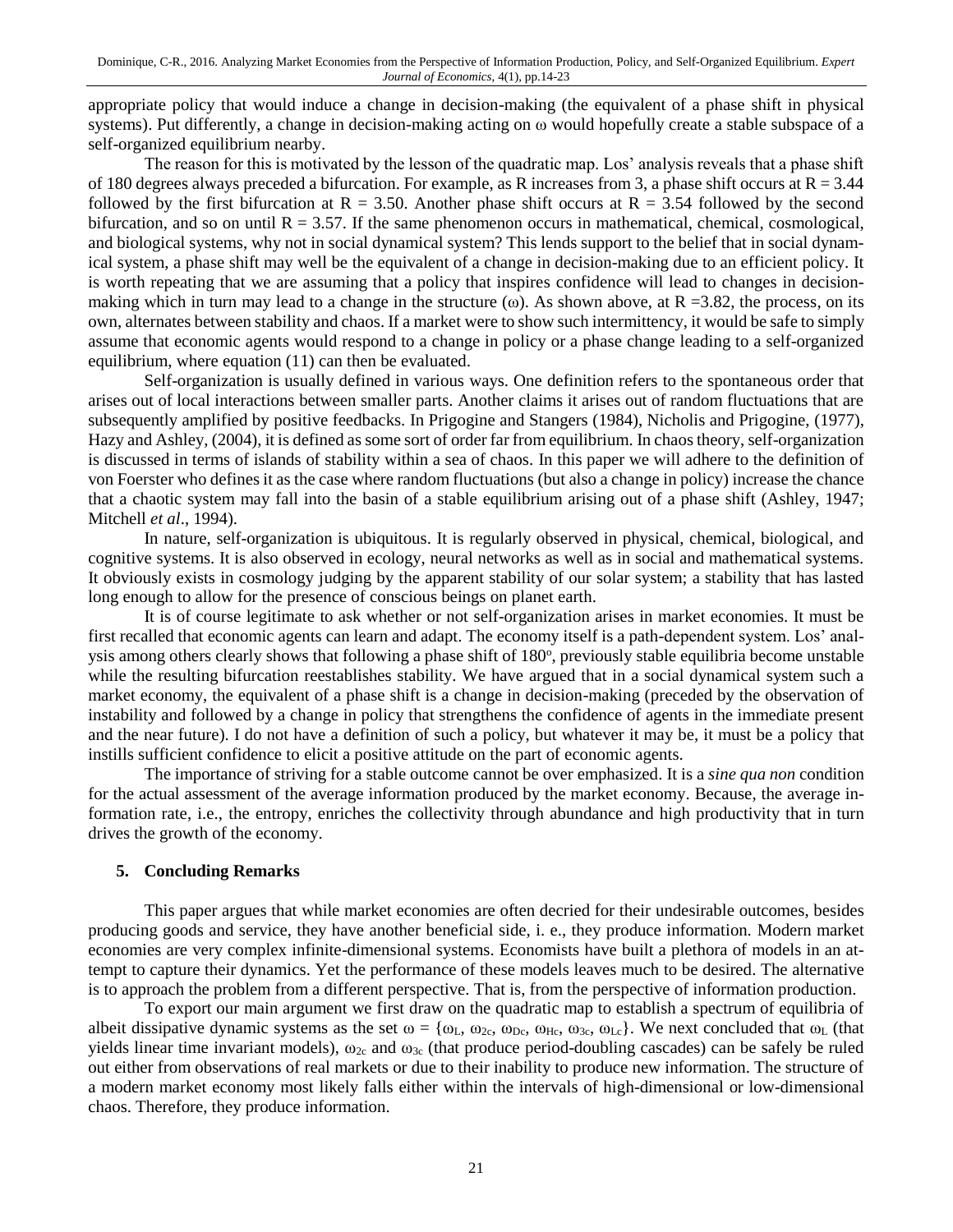After locating market economies in the spectrum, we next restrict ourselves to procedures for which there is a consensus such as the metric entropy and the Lyapunov spectrum in order to measure the level of chaoticity of a proposed model. We have also emphasized that the structure ω may not be specifiable. In such a case, one may proceed to reconstruct the unknown attractor from observed data such as a time series.

After observing the enormous waste that public institutions are capable of, neoclassical economist such as von Hayek, Friedman, Lucas, etc. tend to fall in the category of opponents of government policy. However, this is tantamount to go from one extreme to another even though extremes have no place in human affairs. There is plenty of evidence that in the absence of appropriate policies, market economies will soon become unstable. We have then argued for a more central role for policies that can induce confidence in economic agents. Efficient policies giving rise to change in decision-making are equivalent to a phase change in physical and mathematical systems. Such phase changes are necessary to bring about self-organized equilibria, where the entropy generated by the economy can be evaluated.

If new information produced by a chaotic economic process is not properly harnessed due to the presence of stop-gap policies or policies bought outright by powerful agents, one should observe wild gyrations of output and falling total factor productivity; that is, falling total factor productivity is evidence that the economy is trapped in unstable regimes. The US market presents a clear case in point. Since the later part of the 1990s, government policies have freed huge corporations from both their social responsibility and ethical market behavior. Moreover, the government has unwisely deregulated and subsidized the financial market thus allowing it to become ever since truly destructive and predatory. As a consequence, the market has moved on unstable trajectories. It could have been otherwise. When policies are conducive to stability, new information obtains, and it manifests itself through, say, the difference between, a Ford Model A and the Lincoln Continental, or between the slide rule and the computer, among many other examples. In sum, information + policy + innovation = growth. It suffices to think of the space program, internet, iPhone, solid-state memory, GPS, etc. Hence, any notion that associates market economies to linear time invariance or that claim that markets should be unfettered is untenable.

Thus, instead of going to the torment of building DSGE models, students of economics would do well to focus their attention on statistical methods, dynamic analyses, attractor reconstruction, and on the task of learning what constitutes policies conducing to self-organization. Because, in a self-organized equilibrium, competitive markets through-out new information which is the true modern asset of a society.

# **References**

- Ashby, W. R., 1947. Principle of Self-Organizing Dynamic Systems. *The Journal of General Psychology*, 37 (2), pp.125-128.
- Cohen, J. and Stewart, I., 1994. *The Collapse of Chaos: discovering simplicity in a complex world*. New York: Penguin Books.
- Danilov, D. and Zhigljavsky, A., 1997. *Principal Components of Time Series: Caterpillar Method*. St- Petersburg, Russia: St-Petersburg Univ. Press
- Eckman, J-P. and Ruelle, D., 1985. Ergodic Theory of Chaos and Strange Attractors. *Review of Modern Physi*cs, 57 (3), pp.617-656.
- Farmer, J.D., 1982. Chaotic Attractor of Infinite-dimensional Dynamical Systems. *Physica 4D*, 4 (3), pp.366-393.
- Frigg, R., 2004. In What Sense is the Kolmogorov-Sinai Entropy is a Measure for Chaotic Behavior? *The British Journal for the Philosophy of Science*, 55, pp.411-434.
- Golyandina, N, and Zhigljavsky, A., 2013. *Singular Spectrum Analysis for Time Series*. Berlin: Springer Verlag.
- Golyandina, N, and Zhigljavsky, A., 2005. Automatic Extraction and Forecast of Time Series Cyclic Components Within the Framework of SSA. *Proceedings of the 5th St-Petersburg Workshop on Simulation*. St-Petersburg: St-Petersburg Univ. Press, pp.45-50.
- Hazy, J. and Ashley, A., 2004. Unfolding the Future: Bifurcation in Organizing Forms and Emergence in Social Systems. *Emergence, Complexity and Organization*, 13 (3), pp.57-79.
- Kaplan, J. and Yorke, J., 1979. Chaotic Behavior of Multi-dimensional Difference Equations. In Peitgen, H. O. and Walther, H. O., eds. *Functional Difference Equations and the Approximation of Fixed-points: Lecture Notes in Mathematics*. New York: Springer-Verlag, vol. 730, pp.204.
- Kaplan, J. and Yorke, J., 1979. Pre-turbulence: A Regime Observed in a Fluid Model of Lorenz. *Communications in Mathematical Physics*, pp.67-93.